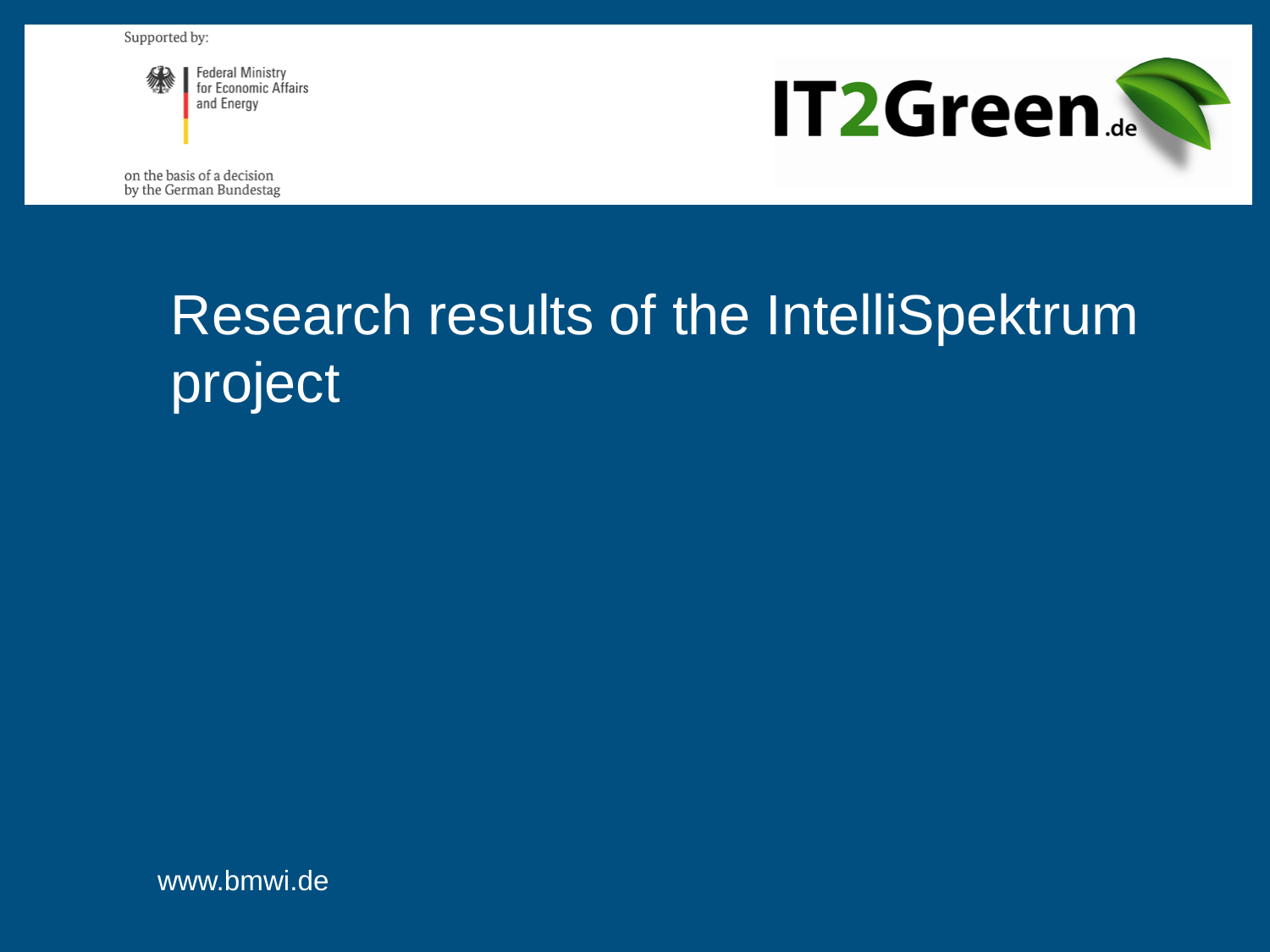

on the basis of a decision by the German Bundestag

# **IT2Green...**

#### Project summary

| IntelliSpektrum - Intelligent spectrum management for energy-<br>efficient and service-optimised access in flexible hierarchical<br>mobile networks |
|-----------------------------------------------------------------------------------------------------------------------------------------------------|
| 01ME11023A                                                                                                                                          |
| 01/04/2011 to 30/09/2014                                                                                                                            |
| <b>Alcatel-Lucent Deutschland AG</b>                                                                                                                |
| <b>Intel Mobile Communications GmbH (IMC)</b>                                                                                                       |
| <b>Fraunhofer Institute for Applied Solid State Physics</b>                                                                                         |
| <b>Fraunhofer Institute for Telecommunications, Heinrich Hertz</b><br>Institute                                                                     |
| Project director: Dr. Andreas Wich, Alcatel-Lucent Deutschland AG                                                                                   |
| www.intellispektrum.de                                                                                                                              |
|                                                                                                                                                     |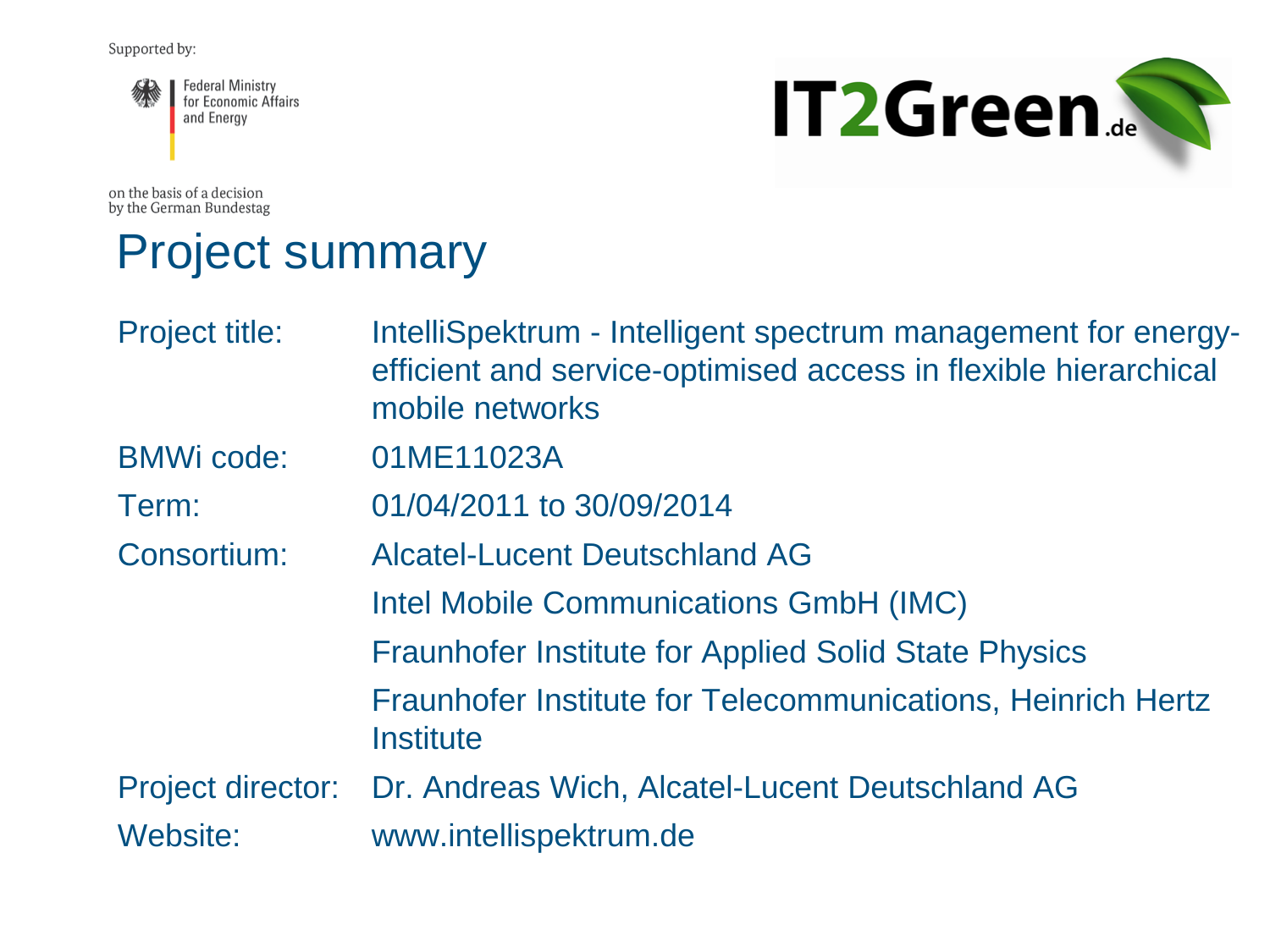

**IT2Green** 

on the basis of a decision by the German Bundestag

#### Research topics

The project IntelliSpektrum develops energy-efficient, highly capacitive, serviceoriented and spectrally efficient mobile communication by means of:

- Scenarios for a flexible, dynamic and heterogeneous mobile network
- Utilisation optimisation by switching the small radio cells on and off using intelligent control (network management)
- Flexible, dynamic, self-organising, and highly efficient transmitters for base stations (intelligent algorithms for RF transceivers)
- New transmitter with gallium nitride circuits for high bandwidth and low power consumption
- Broadband transmission amplifier & low noise amplifier module for reception (energy-efficient transmitter)
- Energy profiler in the terminal for the analysis of the interaction between the network and the terminal (energy profiling for mobile user terminals)
- Self-powered network elements (energy harvesting)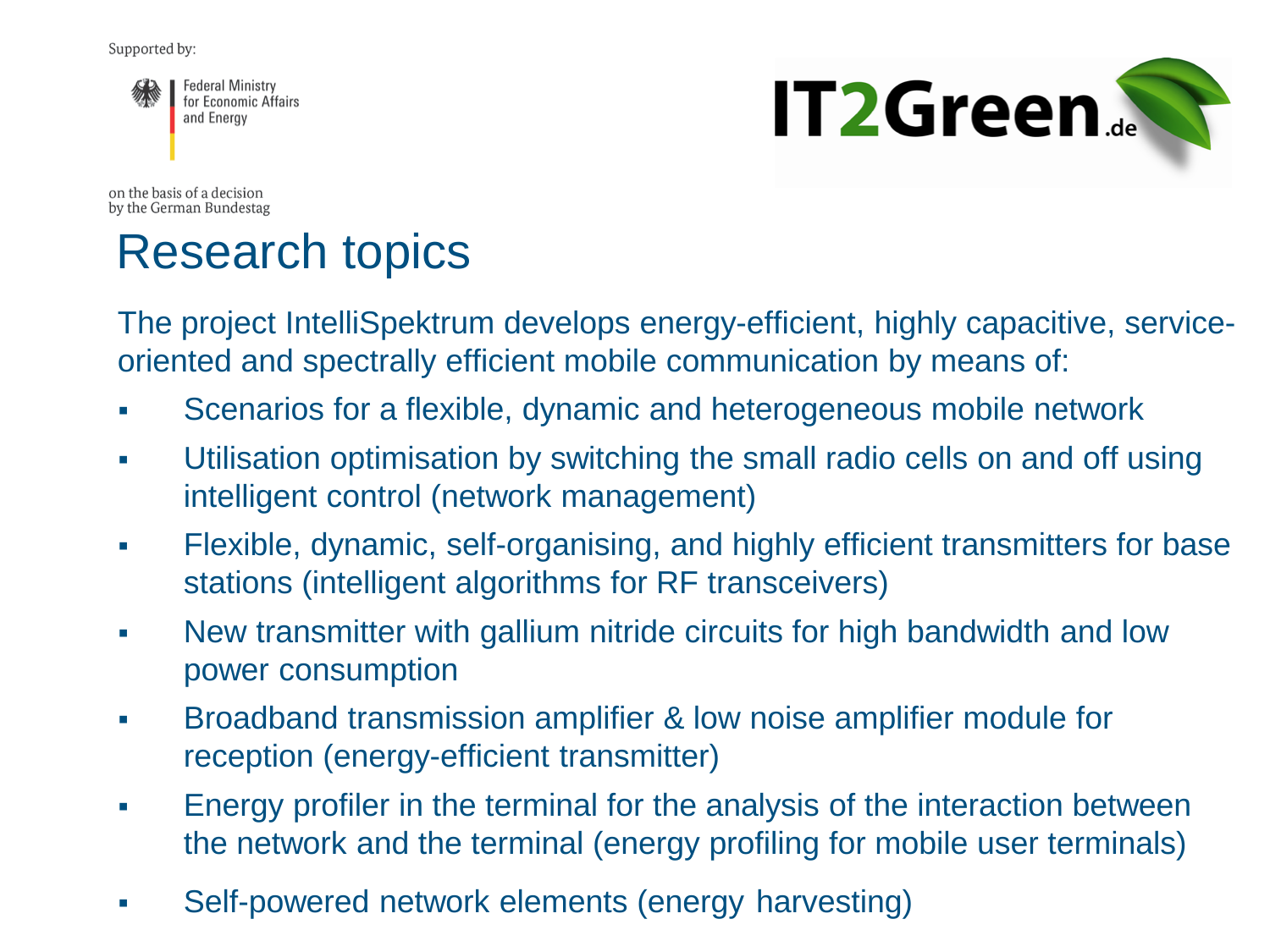



on the basis of a decision by the German Bundestag

#### Use of small unidirectional radio cells in combination with macro base stations

- Unidirectional (uplink only) small radio cells with Interference Rejection Combining (IRC) will improve the reception at the base station by more than 50%
- **IMPRO** Improvement of the downlink throughput by approximately 10% on average and 97% at the edge of the radio cell
- In full operation, small radio cells have resource utilisation that is approximately 2 to 11 times higher
- This also reduces the transmission power of the terminal

Result of the measure:

- **Electricity savings in network elements**
- **Electricity savings in terminals**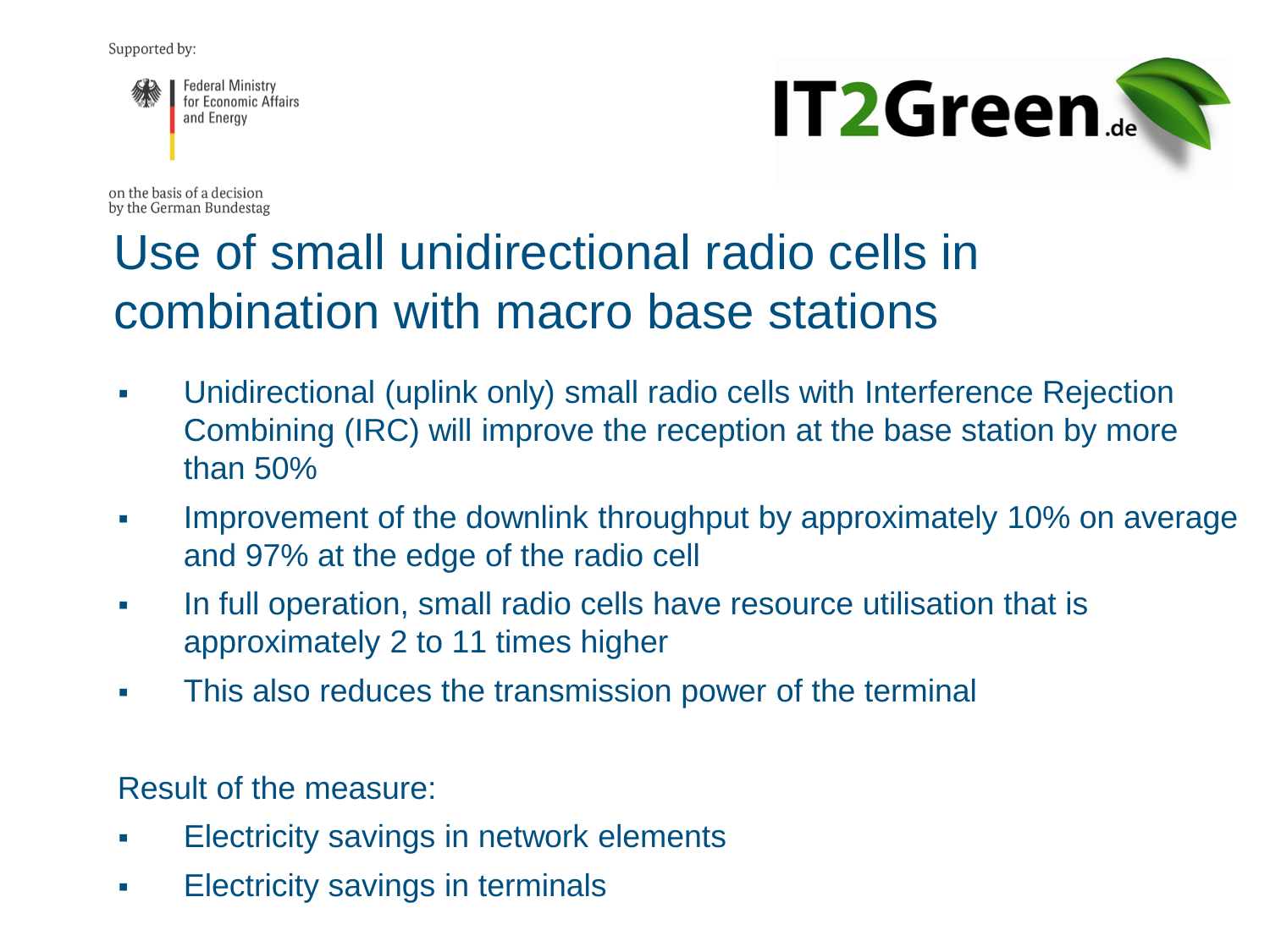



on the basis of a decision by the German Bundestag

#### Energy management in HetNet scenarios

The best results are obtained with macros with a large coverage area (IISDMacro = 1732 und 4330 m, ISDPico 130 m) and a moderate number of picocells

- Energy savings of up to 58.5%
- Idealised powering on and off of picos can be neglected in comparison with Micro DTX
- In case of a reduction of backhaul energy consumption by a factor of 2, energy savings of up to 70% can be achieved (5W was expected)

With respect to its performance, the network is oversized in scenarios with large macros and many small picos

- **Low energy efficiency**
- High energy consumption due to the large amount of per-link backhaul energy consumption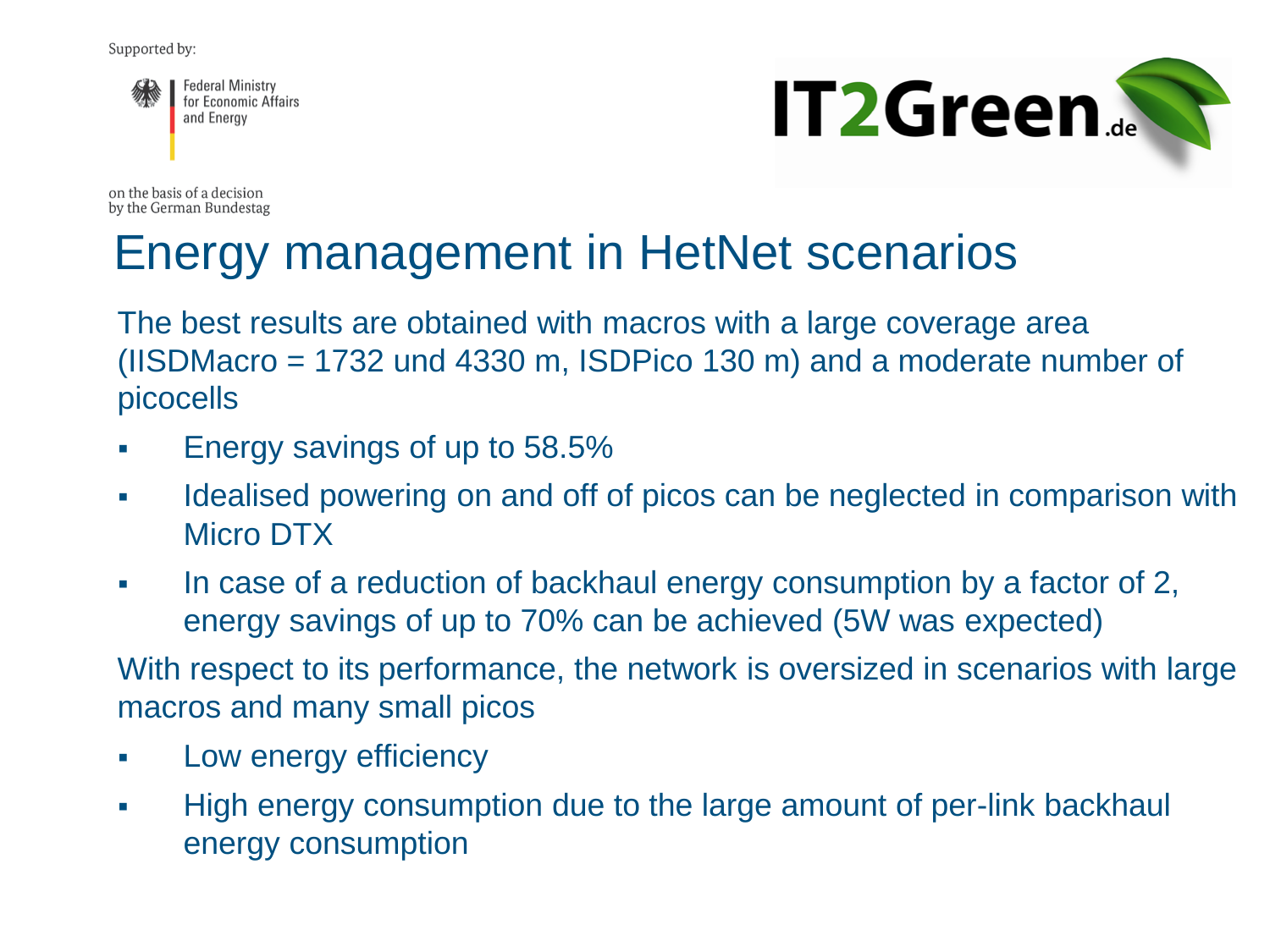



on the basis of a decision by the German Bundestag

#### Different combinations of sectored macro cells with additional pico cells (HetNet)

Macros and picos (30 dBm max.) vs. 6x sectored macros:

- Up to 80% energy savings (1x sectored macro and additional picos)
- 15% to 50% energy savings (3x sectored macro and additional picos)
- Pico cells must be activated only when the capacity limit of the scenario is reached

Macros and picos (24 dBm max.) vs. 6x sectored macros:

- 40% to 50% energy savings (3x sectored macro and additional picos)
- Pico cells can already be activated to save energy before the capacity limit of the 3x sectored macro cell is reached

**Conclusion:** 3x sectorisation and small pico cells are much more energy efficient than a 6x sectored macro base station!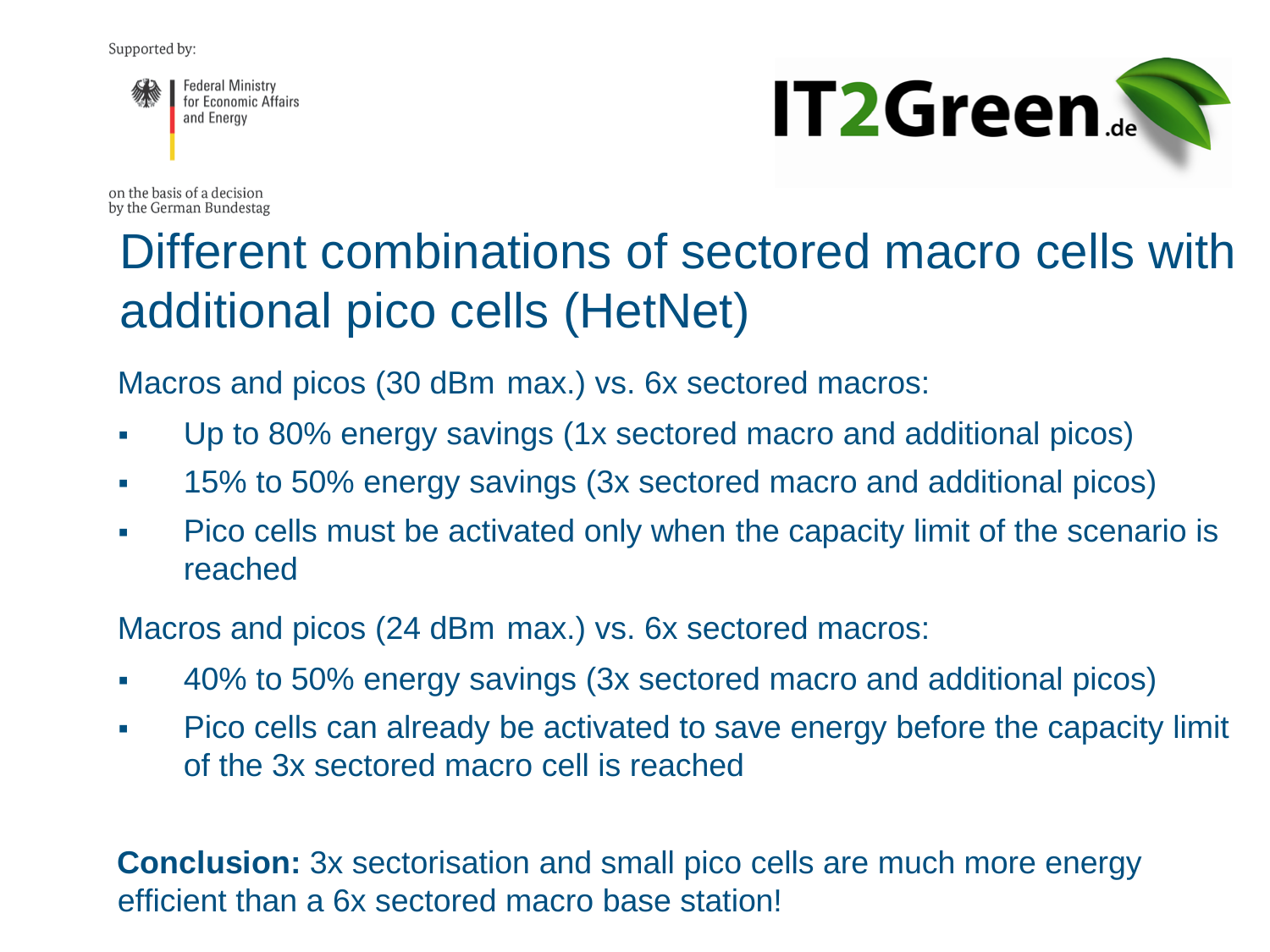



on the basis of a decision by the German Bundestag

### Cooperative data transmission to the user (downlink) through multiple macro base stations

- In case of cooperative data transmission through three macro base stations, the throughput increases by about a factor of two in the sector (compared to individual transmission)
- **Lower signalling effort**
- Cell edge users benefit from the conversion of interference signals to useful signals

Result of the measure:

- Reduction of the transmitting power budget in the median by about 45%
- Significant energy savings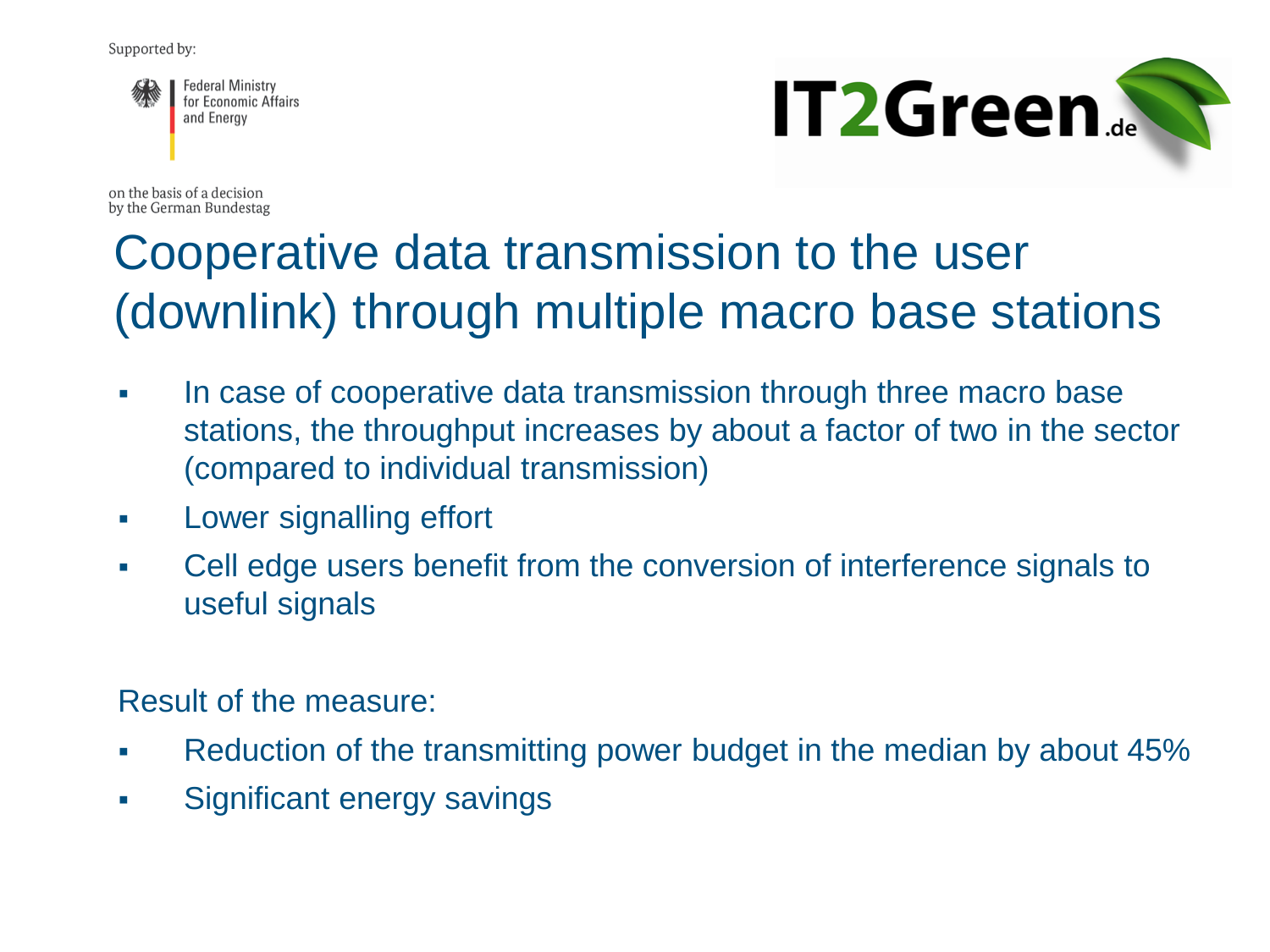



on the basis of a decision by the German Bundestag

#### Needs-based activation and deactivation of small radio cells

With the help of user localisation using self-organising maps, small cells can be efficiently used (activation & deactivation):

- Self-organising maps provide information about:
	- Concentrations of users
	- Location-based connectivity
- Concentration detection and prediction of the user's movement based on:
	- Output of the signalling channels of the detected base stations and user positions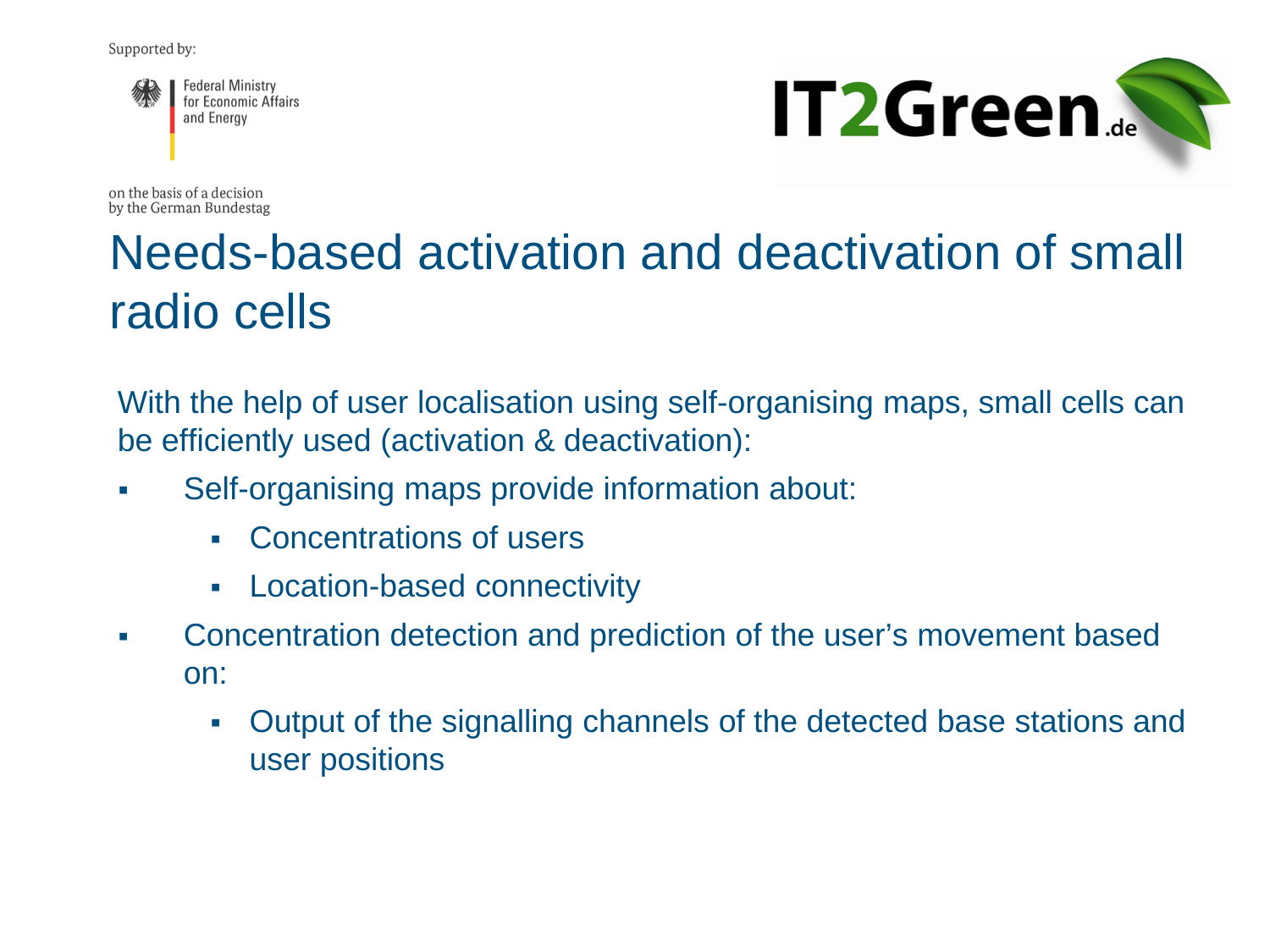



on the basis of a decision by the German Bundestag

#### Cognitive interference coordination

Study of compression/reduction of signalling data:

- Using prediction of the radio channel (effectiveness is dependent on the mobility of the user as well as the quality of the knowledge of the channel)
	- Prediction can be performed using simple linear functions, that is, with low complexity
	- In this way, the signalling intervals can be extended
- Quantisation of the signalling data

Intelligent grouping of users and the supplying base station:

• In this way, the total throughput is increased in the cells

Transmission power reduction through limiting of the transmission power of the antennas involved in the joint transmission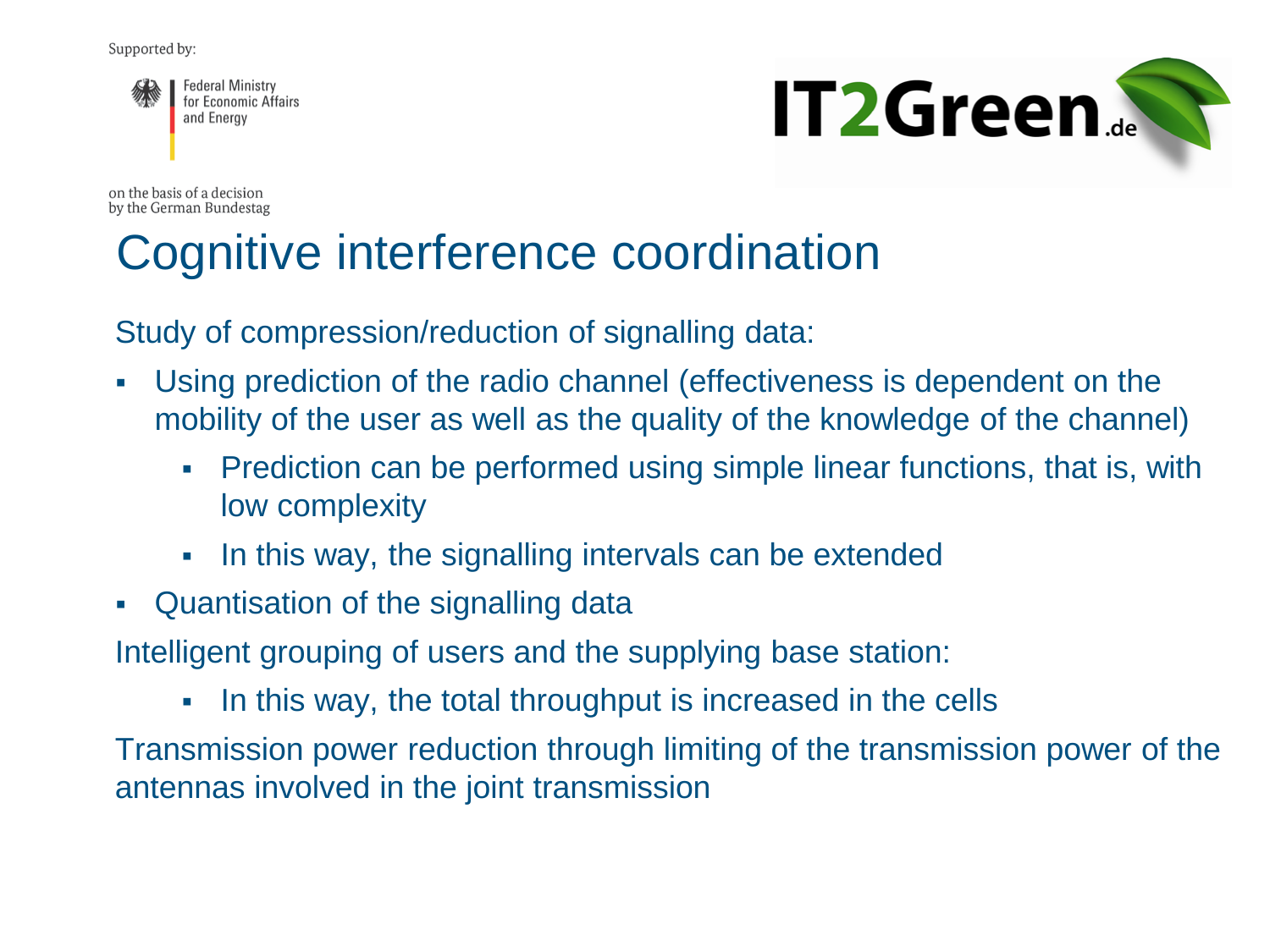



on the basis of a decision by the German Bundestag

#### Energy Harvester for the operation of small network elements (repeaters)

The aim was to operate a small network element (base station repeater) on a battery-buffered photovoltaic system:

- Optimisation uses weather statistics for predicting energy generated by wind and sun
- Charging times and operating times of the batteries are controlled
- **Berlin scenario with 63 base stations and 5 energy-autonomous** elements
- Relays can be active 97% of the total time
- Throughput per user decreases by only 12%
- Potential energy savings per year: > 7 MWh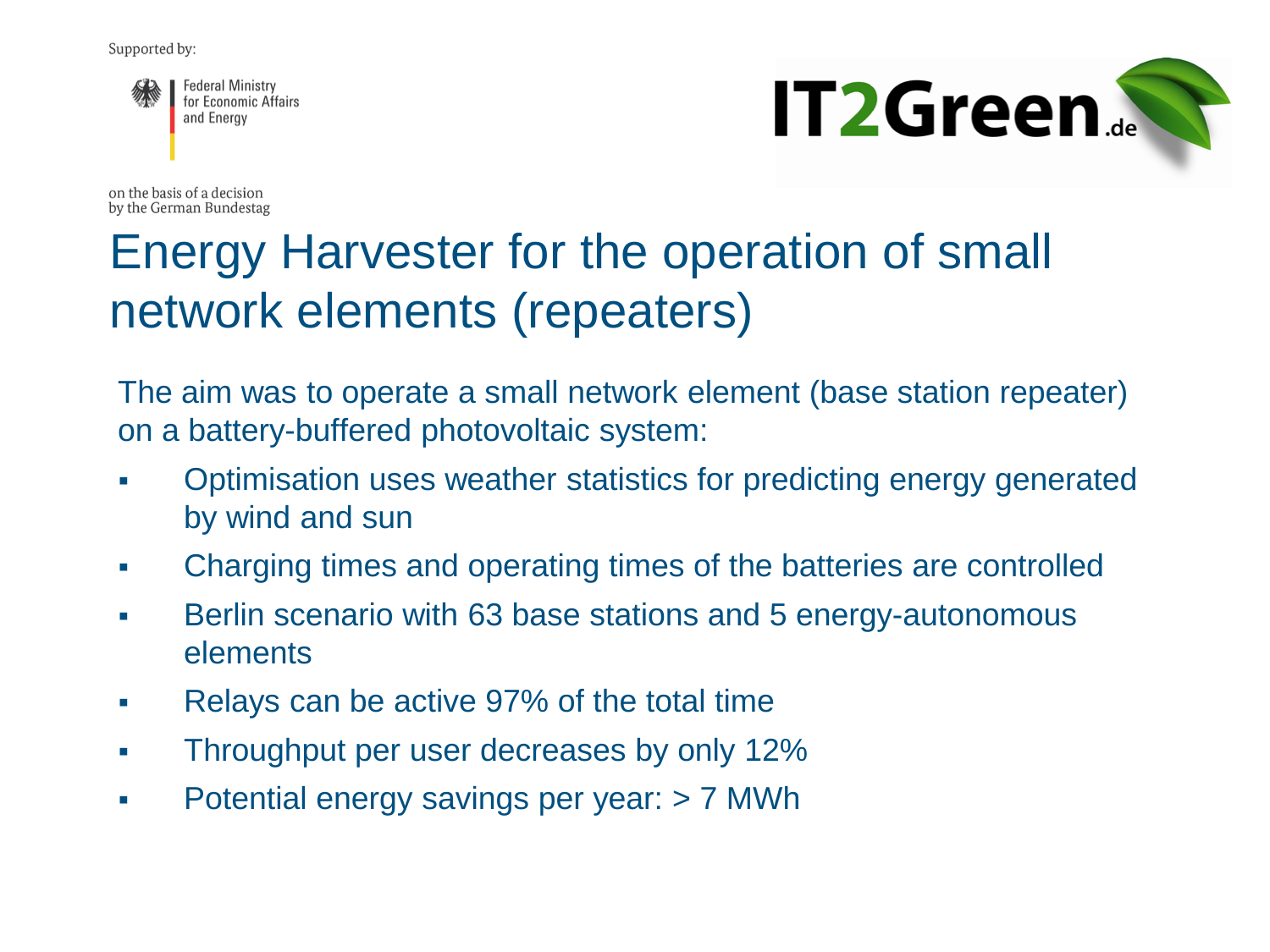



on the basis of a decision by the German Bundestag

### New GaN-based amplifiers

The aim of the research was to develop a low-noise amplifier (LNA) and a highpower amplifier (HPA) for use in an intelligent transceiver system (TRX) for neural control in the base stations

The new dual-band HPA was:

- realised by means of gallium nitride processes (GaN)
- implemented with a circuit topology class ABJ (max. output power > 25 W and up to 60% max. efficiency)
- designed to operate in both frequency bands of modern mobile telephony UMTS (2.11–2.17 GHz) and LTE (2.62–2.69 GHz)

The new I NA was:

 realised as a linear and very broadly constructed gallium nitride MMIC (Monolithic Microwave Integrated Circuit) LNA with a very high amplification of  $G > 30$  dB and low noise of NF < 1 dB in the wide frequency range of 0.4 to 3 GHz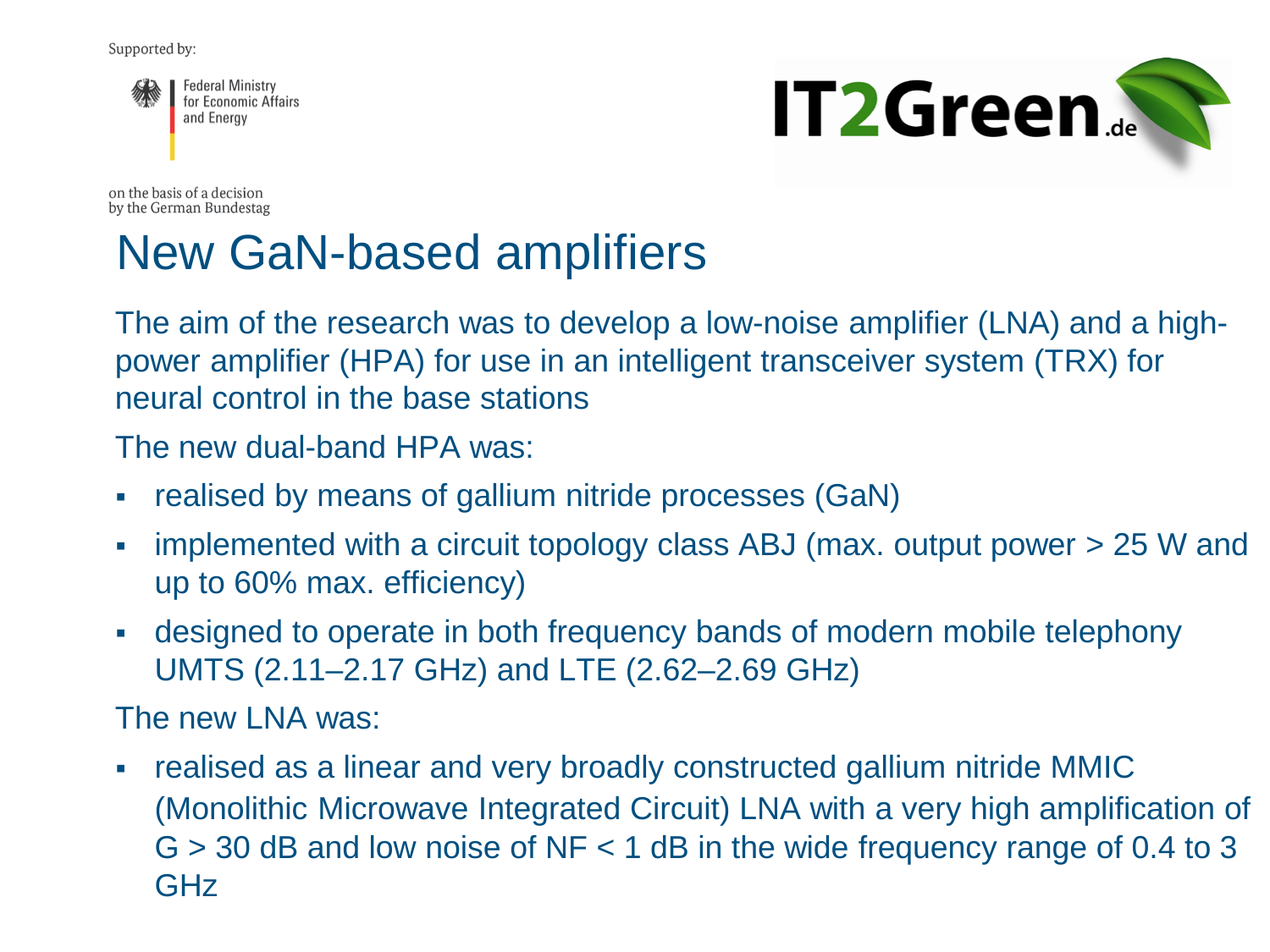



on the basis of a decision by the German Bundestag

#### Neural networks

Optimisation of the energy efficiency of mobile wireless systems by implementing neural networks:

- Neural networks resolve stochastic and deterministic problems without the need to describe them mathematically
- Neural networks enable very fast parallel data processing (such as FPGA)
- Applicable to various transceiver concepts and topologies
- Neural networks have the ability to learn and respond adaptively to different signals, scenarios and requirements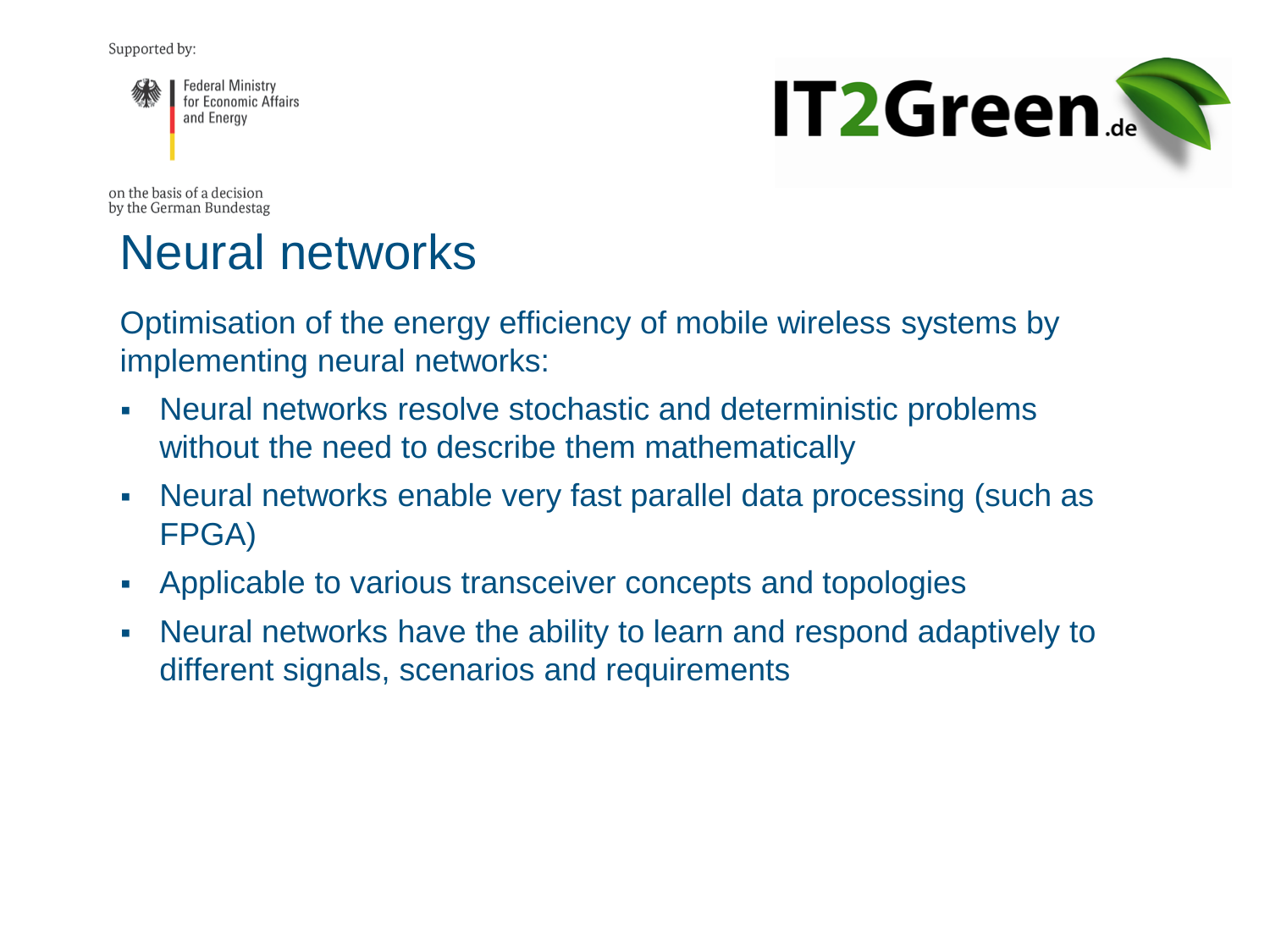



on the basis of a decision by the German Bundestag

#### Energy Profiler for terminals

The aim of the research is to track and log the energy consumption of system components in smartphones in connection with context information such as network affiliation, device status and type of running applications

- Requirements for the Energy Profiler:
	- Low weight and good scalability of the monitoring infrastructure
	- Sufficient precision and granularity in order to detect gateways (network transitions) in heterogeneous networks
- Development of integrated flow monitors which measure the load currents on each voltage regulator
	- For the prototype implementation in the IntelliSpektrum, the SenseFET concept was recommended. The SenseFET is a dedicated MOSFET which is implemented as a current mirror in parallel with the Power MOSFET of the voltage regulator